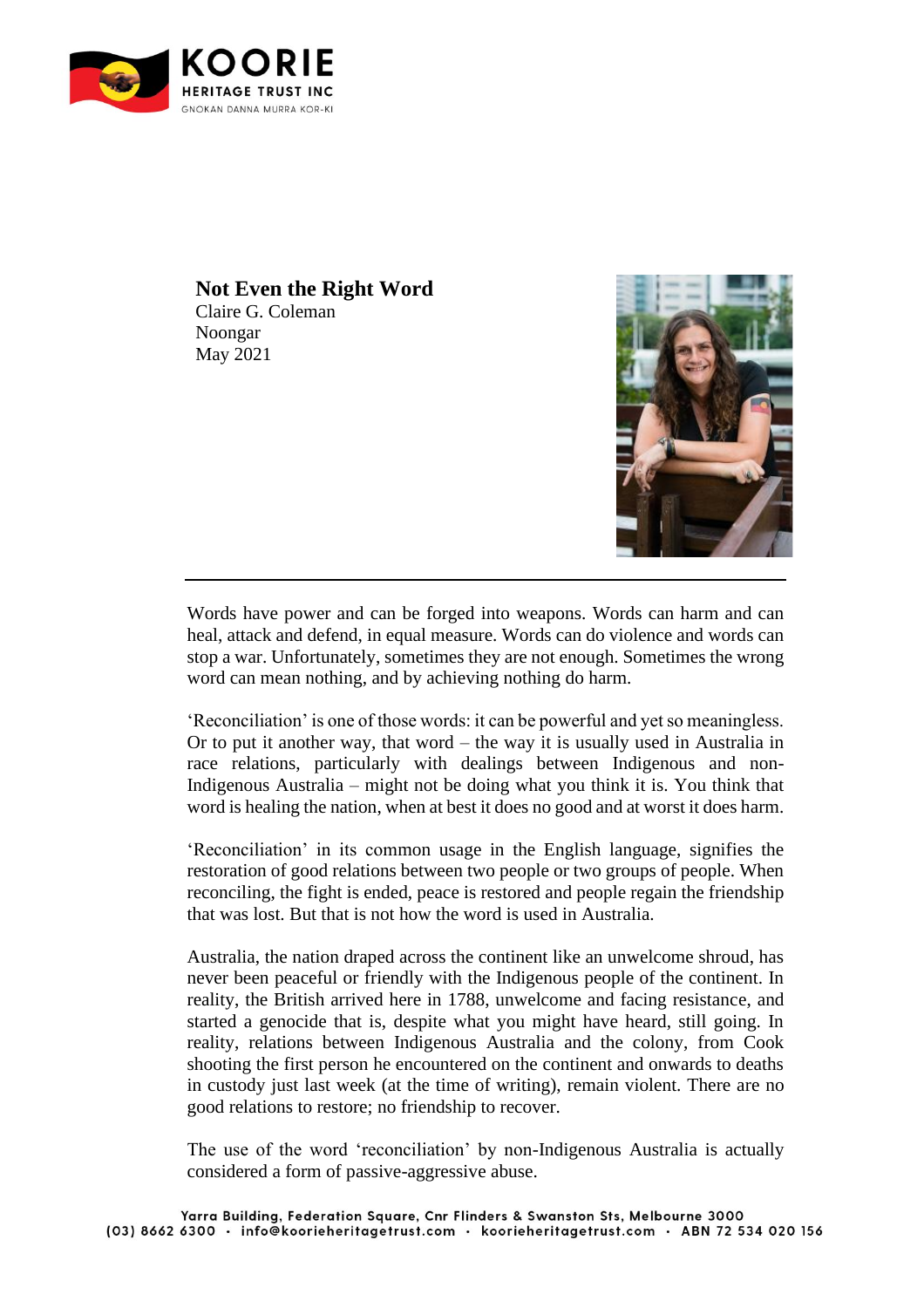

It is dangled before us like a carrot on a stick – this *word* which is constantly being misused – and when we don't take it (this thing we don't want because it is nothing) we are accused of not really being hungry. In reality, I know more non-Indigenous people who reject reconciliation than are asking for 'reconciliation', or who think Reconciliation Week achieves something other than allowing non-Indigenous people the opportunity to pay lip service, and therefore believe they are doing something for my people.

The only thing the word 'reconciliation' really achieves in Australia is gaslighting.

It makes the country think there is a peace table that we are not interested in sitting at; that mainstream Australia wants to reconcile but we can't. There is nothing to reconcile. There were no good relations to restore, no friendship to recover. Reconciliation is another thin, dry bone thrown by the colonisers: an aim they will never achieve, an offer that cannot really be delivered.

We cannot have reconciliation because we were never friends. We cannot have reconciliation because there was no conciliation. They are like schoolyard bullies offering to make up with their terrified, traumatised victims. We need more than words. Australians need to take action.

Instead of thinking about reconciliation, you might want to think about what many Indigenous people are actually asking for; what we want, what we need.

Consider that Indigenous people almost never get what they actually want. Stop killing Indigenous people in police custody (or at least prosecute the police murdering our people), we beg, yet nothing changes. Stop the over-policing that imprisons Aboriginal and Torres Strait Islander people at rates the rest of the nation would not accept for minor crimes that get anybody else a reprimand and a warning. Offer us a treaty, or treaties. Stop blowing up our sacred and archaeological sites like Juukan gorge in Western Australia, for example, and stop chopping down the sacred Djap Wurrung trees for a highway you don't actually need to build.

If I listed all the cases of destruction of Aboriginal heritage in recent times it alone would be longer than the word count of this piece.

Actually close the gap in Indigenous life expectancy rather than spruiking a ten year "closing the gap" target that after ten years has done precisely nothing.

Stop celebrating your white nationalist day on our day of mourning.